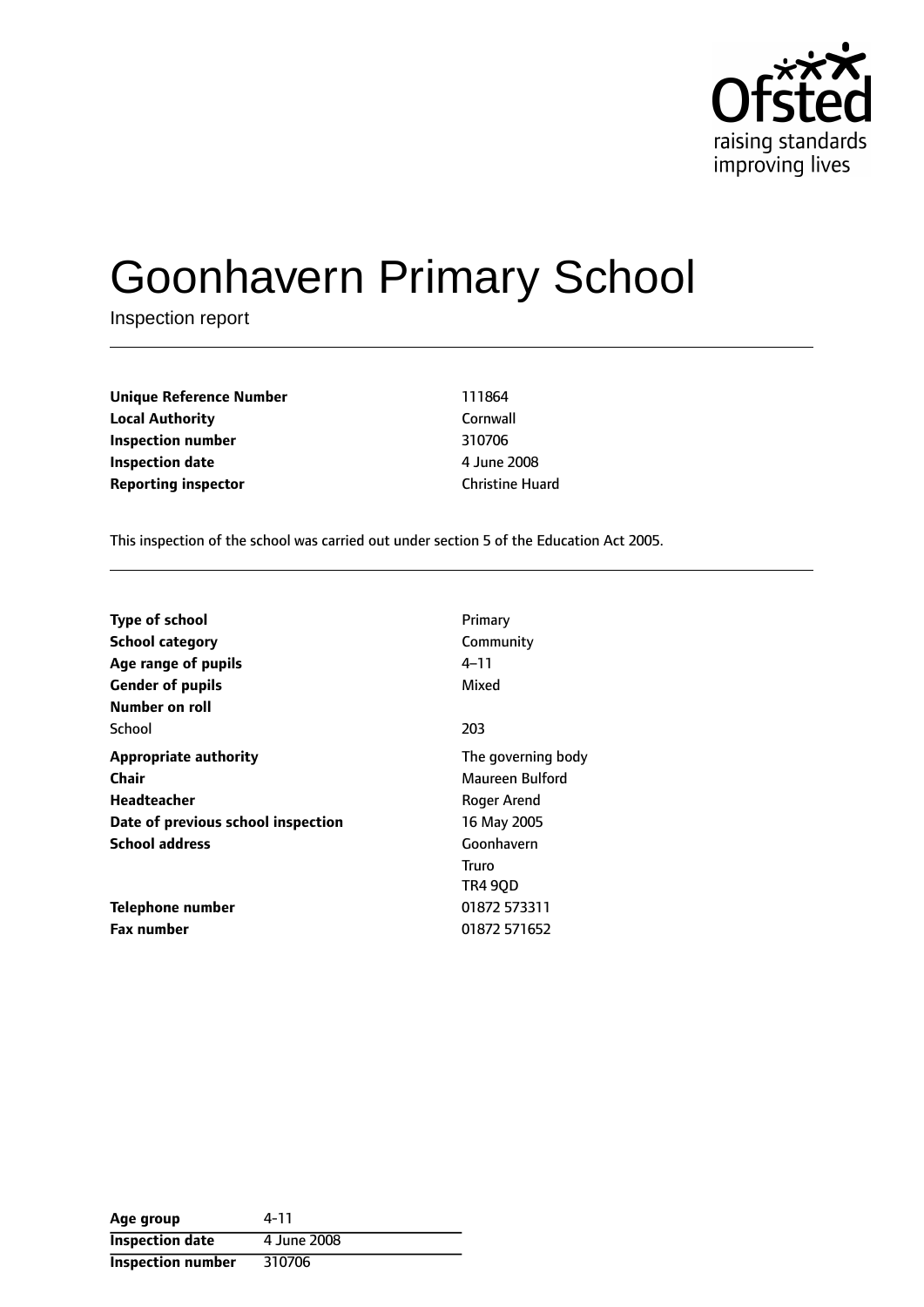.

© Crown copyright 2008

#### Website: www.ofsted.gov.uk

This document may be reproduced in whole or in part for non-commercial educational purposes, provided that the information quoted is reproduced without adaptation and the source and date of publication are stated.

Further copies of this report are obtainable from the school. Under the Education Act 2005, the school must provide a copy of this report free of charge to certain categories of people. A charge not exceeding the full cost of reproduction may be made for any other copies supplied.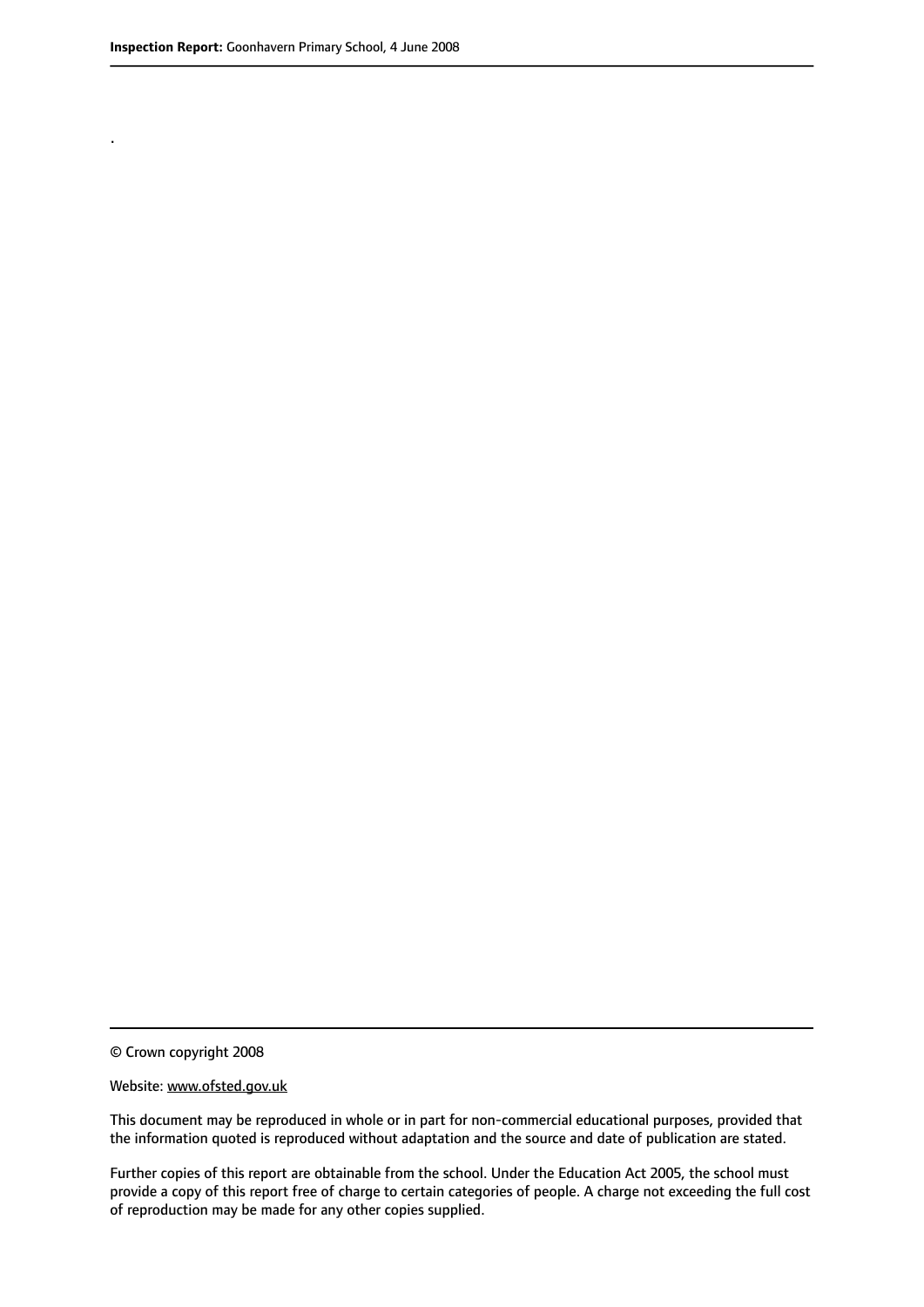## **Introduction**

The inspection was carried out by one Additional Inspector, who evaluated the overall effectiveness of the school and investigated the following issues:

how effectively the school's assessment systems enable staff to identify what needs to be done to raise standards in science and ensure all pupils are appropriately supported and challenged

the success and impact of the recent revisions to the curriculum in order to make learning more creative and exciting for the pupils

the effectiveness of the flexibility within the senior management team. Evidence was gathered from an examination of the school's documentation, parents' questionnaires and pupils' work, observations of pupils in classes, around the school and in the playground, as well as interviews with members of the senior management team, science and literacy leaders, pupils, governors and parents.

Other aspects of the school's work were not investigated in detail, but the inspector found no evidence to suggest that the school's own assessments, as given in its self-evaluation, were not justified, and these have been included where appropriate in this report.

### **Description of the school**

Goonhavern Primary School serves the village and immediate locality, although over a third of the pupils travel from further afield. The proportion of pupils with learning difficulties and/or disabilities is broadly average.

#### **Key for inspection grades**

| Grade 1 | Outstanding  |
|---------|--------------|
| Grade 2 | Good         |
| Grade 3 | Satisfactory |
| Grade 4 | Inadequate   |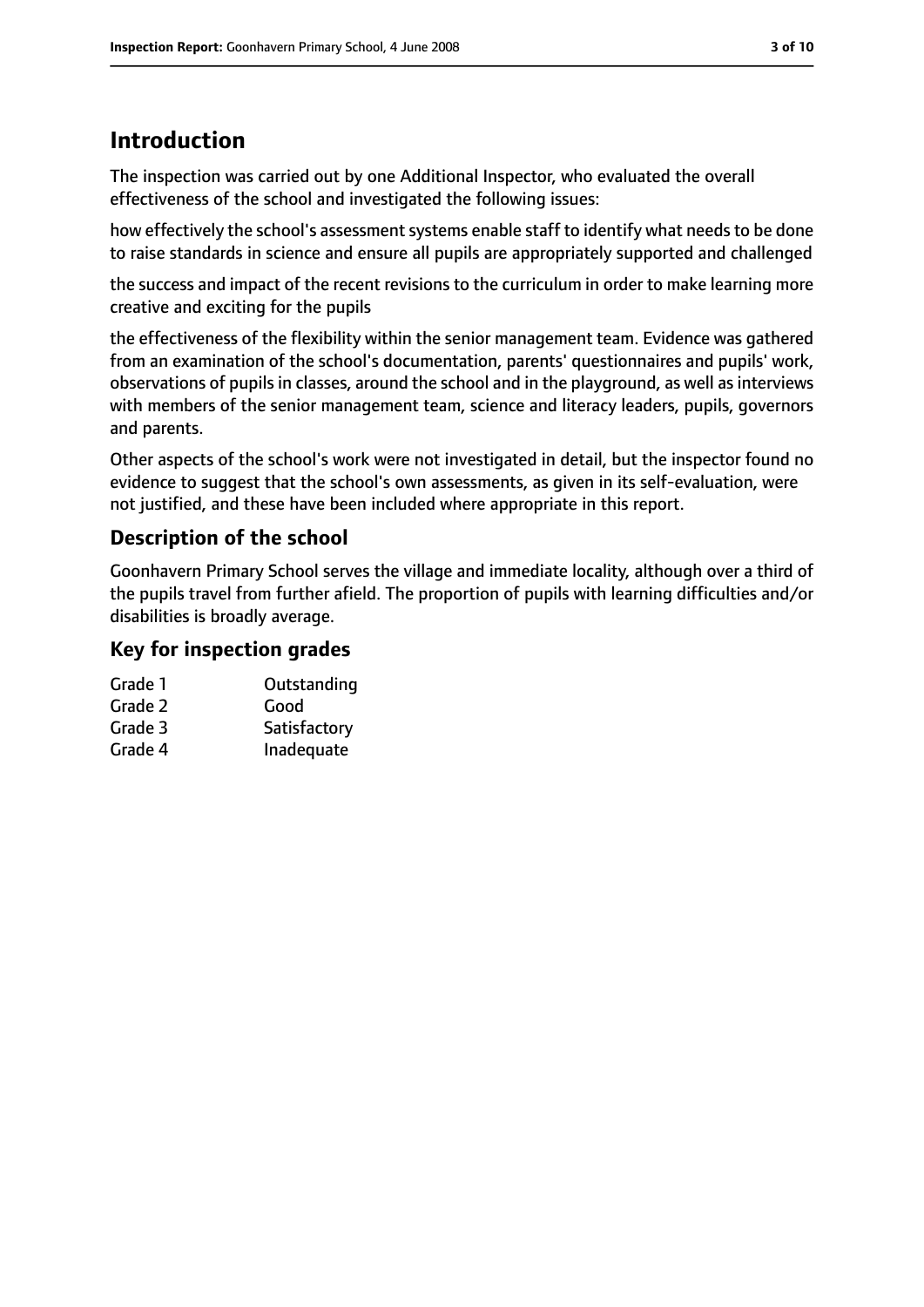## **Overall effectiveness of the school**

#### **Grade: 1**

This is an outstanding school. It provides an exciting and stimulating curriculum which inspires the pupils and enables them to achieve highly. Parents wholeheartedly support the school. One wrote, 'Goonhavern has many exceptional qualities', whilst others identified some of these as being 'the extremely good care', 'friendly and approachable staff', 'teaching of a high quality' and 'excellent school leadership'. This last quality is the key to the school's success. The headteacher's attitude is one of 'we can alwaysimprove'. The enthusiasm he engenders amongst staff and pupils is a tribute to his dynamism and ability to motivate and inspire those working with him. There is a highly successful system of devolved management. This means that staff join the core management team of deputy headteacher and headteacher, as and when their particular expertise is required to support a particular area of development. This has led to an excellent team spirit and a feeling of whole-school ownership of decisions made. Staff work together highly successfully as a cooperative unit. As a result all are wholeheartedly committed to the fulfilment of the school's aims and values. Everyone strives to further improve what is already an exceptional school.

Children in the Reception class get an outstanding start to their education. They have the chance to pursue a stimulating range of activities in a bright and lively learning environment. Children are supported highly effectively because staff have an intimate knowledge of each child's individual needs. In Years 1 to 6, pupils sparkle. Pupils enjoy their learning and the challenges they are faced with. They say of their teachers, 'They challenge us, but never put thingstotally out of reach; we find ourselves doing things we didn't think we could.' They reach standards that are well above average, not just in the core subjects of English, mathematics and science, but also in other subjects such as information and communication technology (ICT), history, design and technology, geography and performing arts. The achievement of all pupils, including those with learning difficulties and/or disabilities, is outstanding. This is because the school constantly analyses how well it is doing and takes action to try to improve even further. To enable them to do this effectively the school has developed an excellent assessment system. It enables instant identification of pupils requiring additional support or challenge and automatically sets challenging targets for pupils, but also allows teachers to exercise professional discretion and override the system if for any reason targets set are inappropriate for a particular pupil. The system has proved to be particularly useful in monitoring and tracking pupils' progress in the physical processes strand of the science curriculum, identifying which particular areas need particular reinforcement. The whole system functions side by side with the school's planning arrangements as a central resource for teachers, and both are highly efficient.

Teachers work hard to enthuse and inspire their pupils. They ensure that pupils know what they are going to learn and use resources, such as interactive whiteboards, skilfully. Pupils enjoy the video clips and presentations that help to make explanations clearer and lessons more interesting. Teachers are skilled at planning a wide range of tasks. These are carefully devised to meet the learning needs of all pupils so that all are appropriately challenged or supported. Pupils appreciate the guidance they receive. They understand the levels they are working at, and say marking is particularly helpful. Pupils' work is beautifully presented and they take a pride in its content and appearance. Their achievements are valued and celebrated. This is evident from the magnificent artwork which adorns all areas of the school and is of extremely high quality. Displays around the school illustrate the breadth of the exciting curriculum.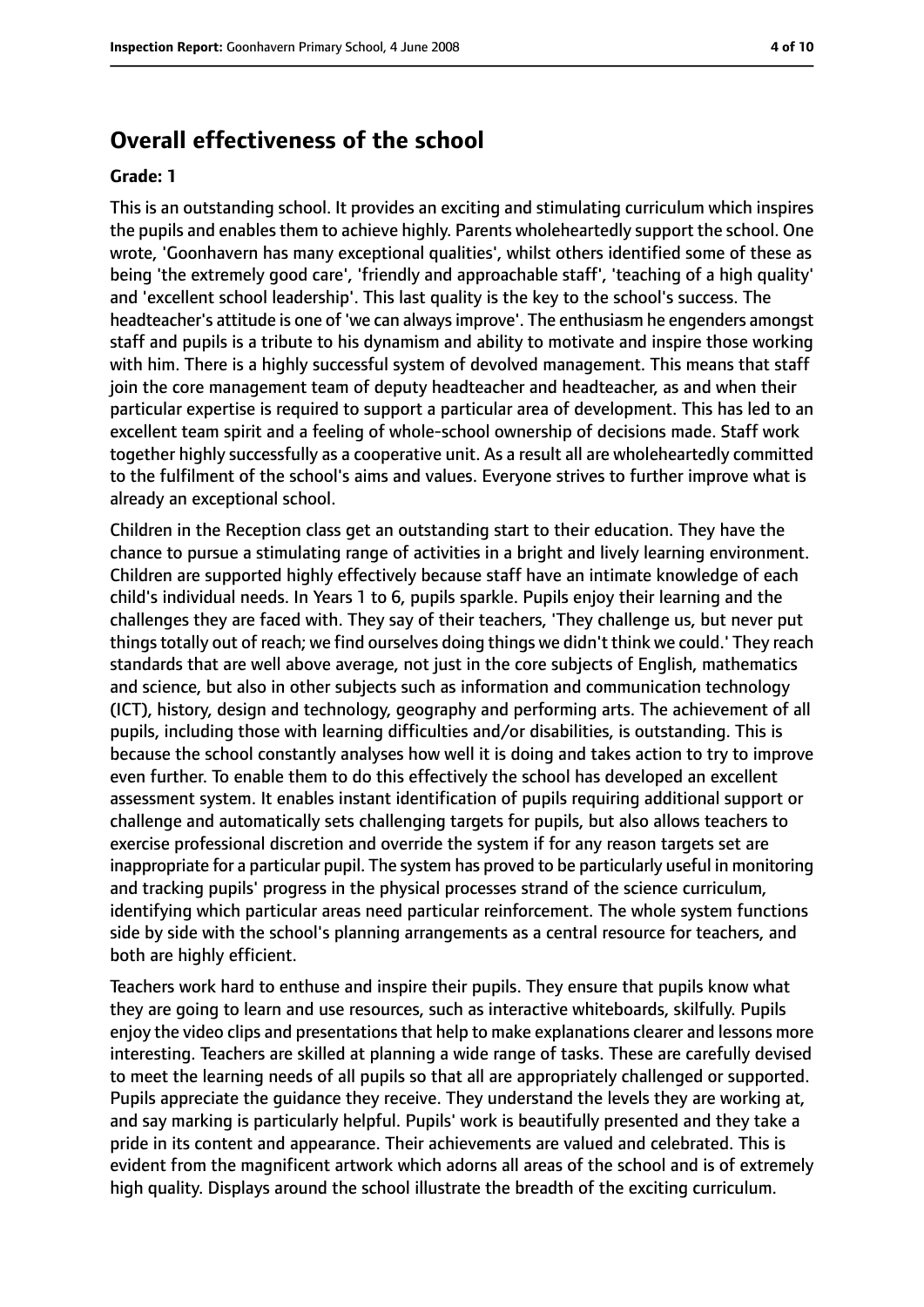Excellent links are made across a range of subjects, and this has had a particular impact on progress because pupils have many opportunities to practise their skills across many different subjects. The use of ICT is fully integrated into all topics. A wide range of visits and visitors as well as an excellent range of out-of-school activities provide pupils with many additional opportunities to enhance their learning. A visit to a local museum to study automatons prior to making their own was a real favourite with the pupils.

'We aim to turn out well-rounded individuals,' explained a governor. This is certainly being achieved. Pupils thrive; the care and support provided for them are excellent and parents are particularly happy with this. A comprehensive programme for their personal, social and health education contributes very effectively to their outstanding personal development. Pupils enjoy school. When asked what he particularly enjoyed, one pupil replied, 'There's too many things, I can't choose just one.' They are lively and energetic and have an excellent understanding of how to stay healthy and keep safe. Pupils are thoughtful and reflective, assertive and confident. Their spiritual, moral, social and cultural development is excellent. They played a key role in the interviews for the new headteacher. The school council works effectively and the 'Kids Counsellors' play an extremely effective role in assisting other pupils to overcome problems that they may not want to take to an adult. Attendance is satisfactory and improving. Because most employment is connected with the holiday trade, families often have to take holidays in term time. However, the school enforces its attendance policy rigorously. Behaviour in and around the school is excellent and all the play spaces are happy and harmonious places. Through the development of the science garden and through projects such as recycling, pupils are learning effectively about their wider, global responsibilities. They develop enterprise skills through growing and selling their own fruit and vegetables and these, together with their very good literacy numeracy and ICT skills, ensure they are getting an excellent grounding for their future lives.

Staff and governors know how well the school is doing. Targets set for future development are demanding but achievable. Their self-evaluation is a little cautious  $-$  reflecting the school's philosophy that 'we can always get better'. There is an outstanding capacity for further improvement, as illustrated by the success of actions taken to improve science. The school uses data exceptionally well to check its performance, and the robust monitoring system ensures that the quality of teaching and learning is rigorously evaluated. Teachers share good practice and discuss strategies for helping pupils to become independent in their learning. Governors regularly visit the school. These visits are not always sufficiently focused, as the chair of governors acknowledged. This means governors are sometimes reliant on the headteacher for information as to the success and progress of new initiatives rather than judging this for themselves. The school improvement plan and subject plans are excellent, and are vital constituents in the concerted efforts to drive this school forward. One parent effectively summed up the impact of the school on its pupils as follows: 'Our children have bright futures ahead due to the fantastic start they have had at this school.'

#### **Effectiveness of the Foundation Stage**

#### **Grade: 1**

When children enter the Reception class their attainment is generally slightly below that expected for their age. They make excellent progress to reach standards that are above average by the time they move into Year 1. Teaching is lively and interesting. There is an excellent balance between those activities led by the teacher and those that children choose for themselves. The use of the outside area is outstanding and children happily pursue activities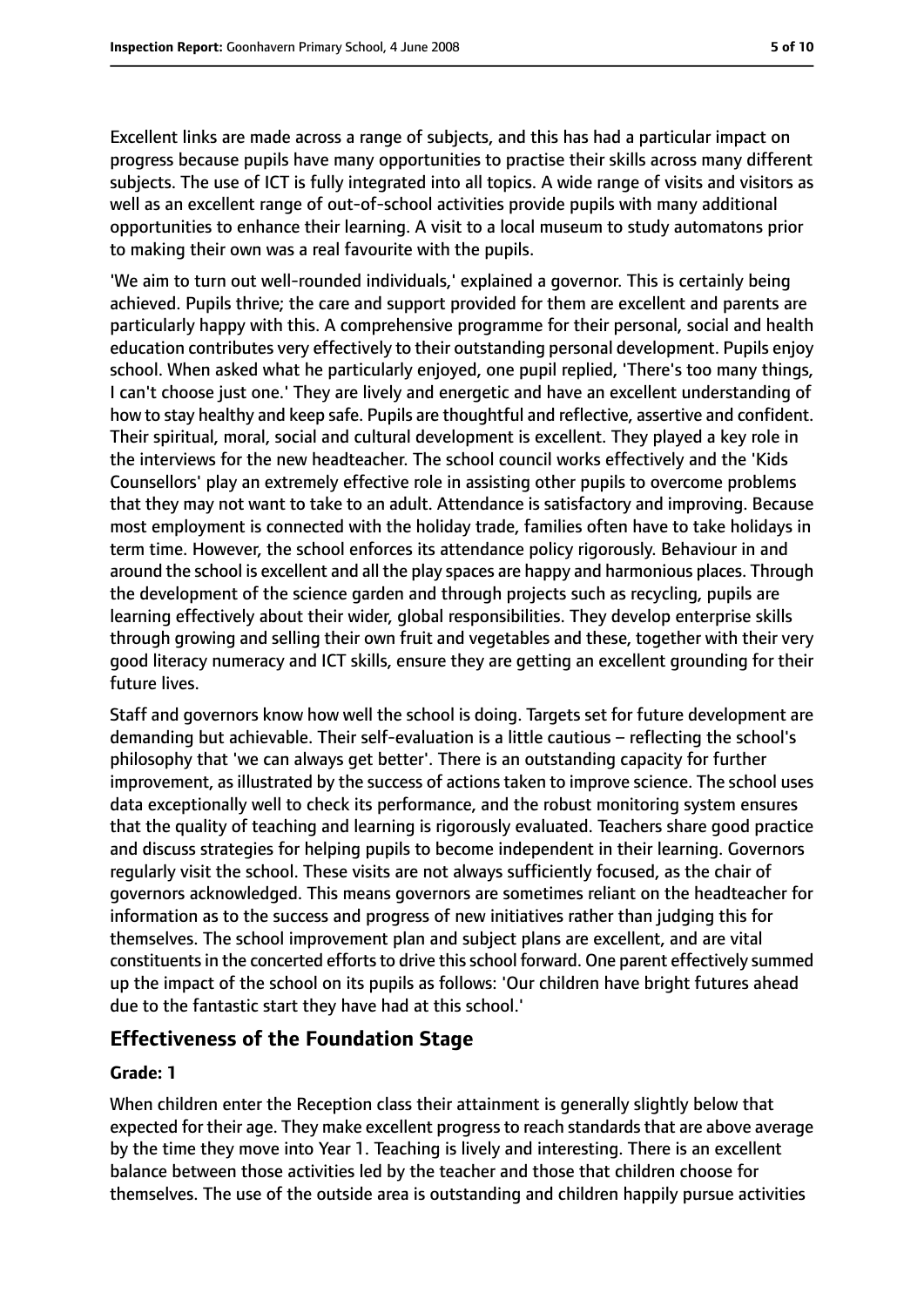related to all areas of the curriculum in both environments. This ensures learning is relevant and enriches the exciting curriculum further. The care and attention given to children's welfare are outstanding and children with specific difficulties are particularly well provided for. There is an excellent understanding of the needs of young children and their progress is carefully monitored, allowing activities to be planned at the right level to help children develop and learn.

#### **What the school should do to improve further**

■ Ensure that governors' monitoring visits have a particular focus so that they can effectively judge the progress the school is making.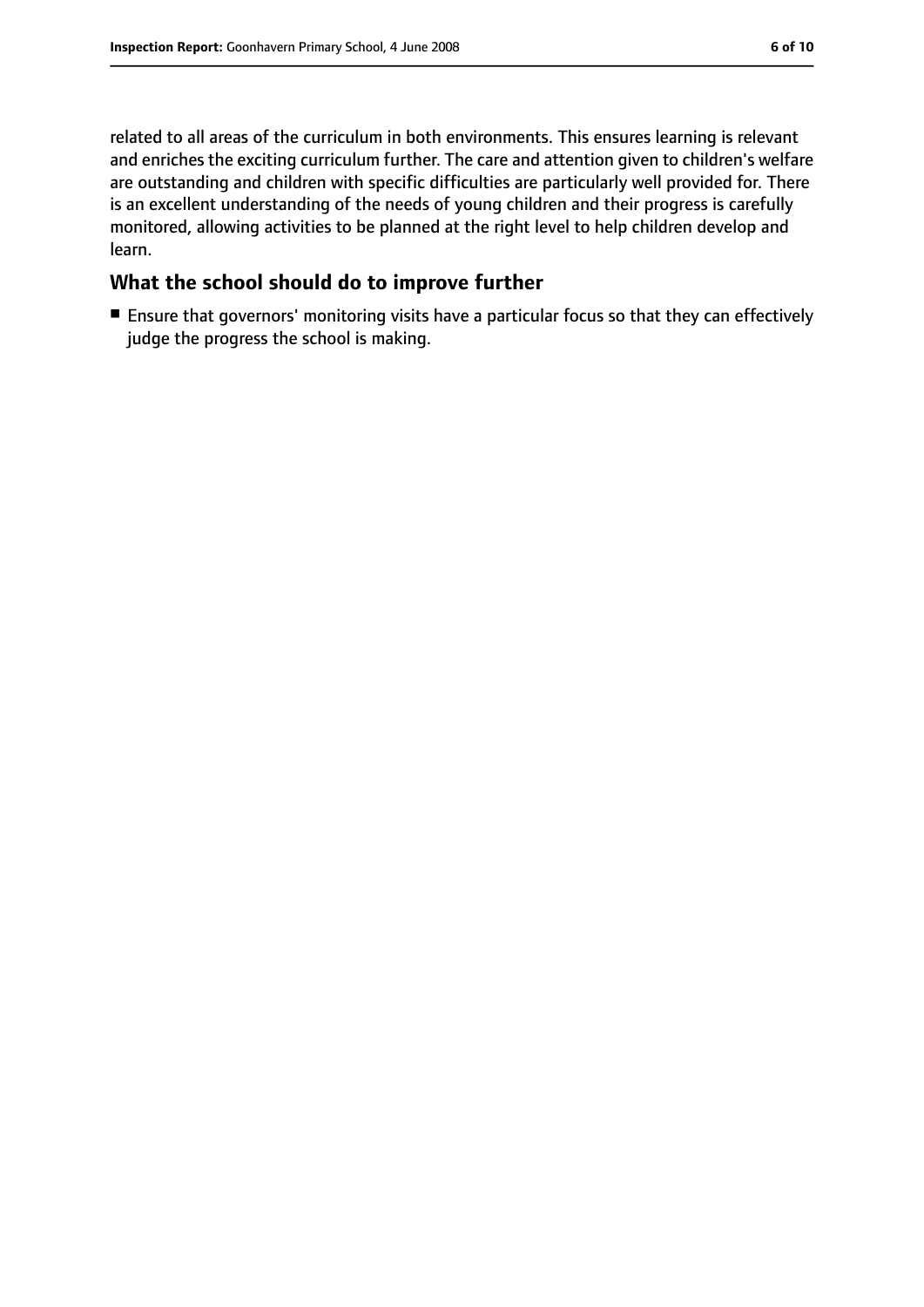**Any complaints about the inspection or the report should be made following the procedures set out in the guidance 'Complaints about school inspection', which is available from Ofsted's website: www.ofsted.gov.uk.**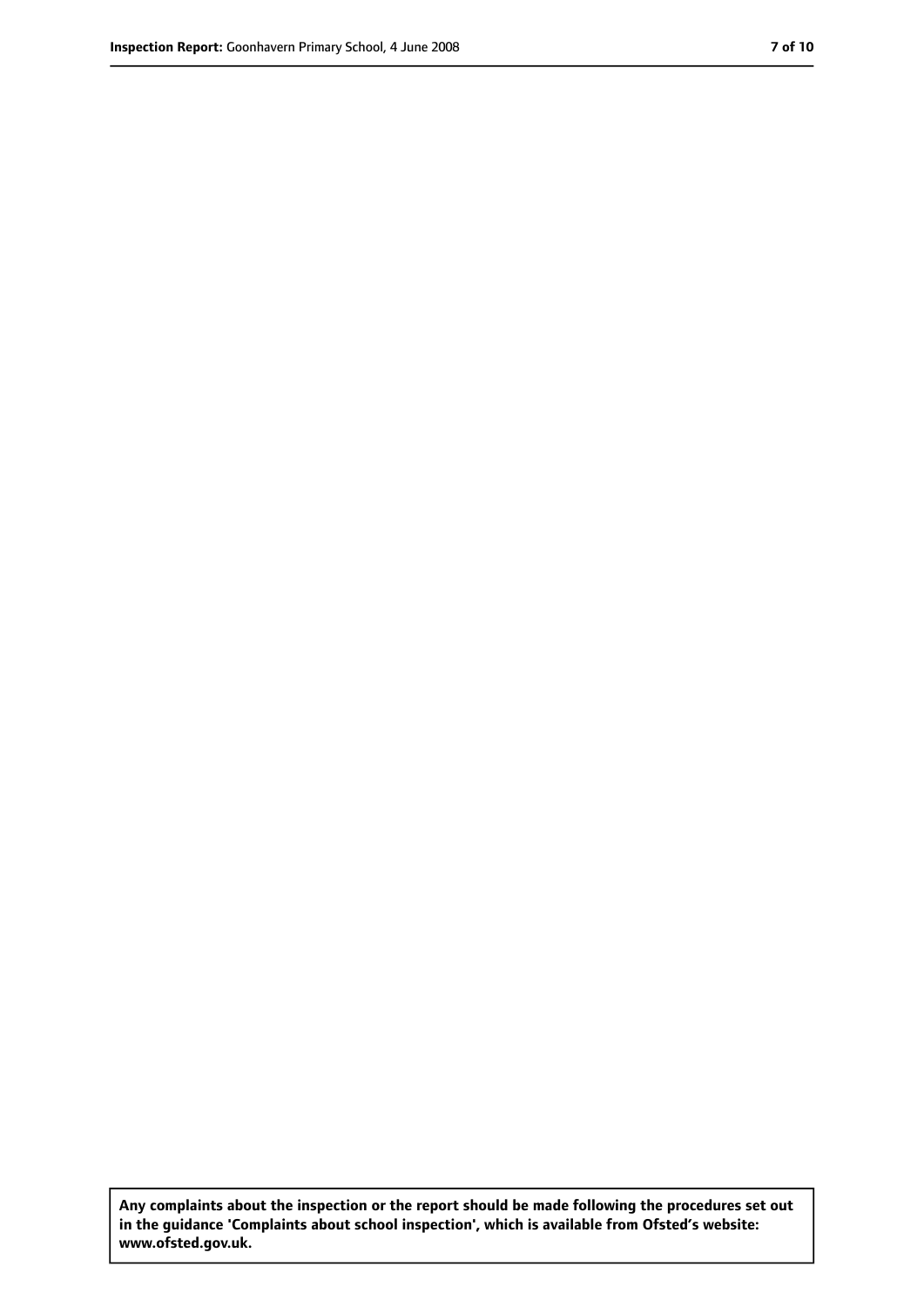#### **Annex A**

## **Inspection judgements**

| $^{\backprime}$ Key to judgements: grade 1 is outstanding, grade 2 good, grade 3 satisfactory, and | <b>School</b>  |
|----------------------------------------------------------------------------------------------------|----------------|
| arade 4 inadequate                                                                                 | <b>Overall</b> |

### **Overall effectiveness**

| How effective, efficient and inclusive is the provision of education, integrated<br>care and any extended services in meeting the needs of learners? |     |
|------------------------------------------------------------------------------------------------------------------------------------------------------|-----|
| Effective steps have been taken to promote improvement since the last<br>inspection                                                                  | Yes |
| How well does the school work in partnership with others to promote learners'<br>well-being?                                                         |     |
| The effectiveness of the Foundation Stage                                                                                                            |     |
| The capacity to make any necessary improvements                                                                                                      |     |

#### **Achievement and standards**

| How well do learners achieve?                                                                               |  |
|-------------------------------------------------------------------------------------------------------------|--|
| The standards <sup>1</sup> reached by learners                                                              |  |
| How well learners make progress, taking account of any significant variations between<br>groups of learners |  |
| How well learners with learning difficulties and disabilities make progress                                 |  |

#### **Personal development and well-being**

| How good is the overall personal development and well-being of the<br>learners?                                  |  |
|------------------------------------------------------------------------------------------------------------------|--|
| The extent of learners' spiritual, moral, social and cultural development                                        |  |
| The extent to which learners adopt healthy lifestyles                                                            |  |
| The extent to which learners adopt safe practices                                                                |  |
| How well learners enjoy their education                                                                          |  |
| The attendance of learners                                                                                       |  |
| The behaviour of learners                                                                                        |  |
| The extent to which learners make a positive contribution to the community                                       |  |
| How well learners develop workplace and other skills that will contribute to<br>their future economic well-being |  |

#### **The quality of provision**

| How effective are teaching and learning in meeting the full range of the<br>learners' needs?          |  |
|-------------------------------------------------------------------------------------------------------|--|
| How well do the curriculum and other activities meet the range of needs<br>and interests of learners? |  |
| How well are learners cared for, quided and supported?                                                |  |

 $^1$  Grade 1 - Exceptionally and consistently high; Grade 2 - Generally above average with none significantly below average; Grade 3 - Broadly average to below average; Grade 4 - Exceptionally low.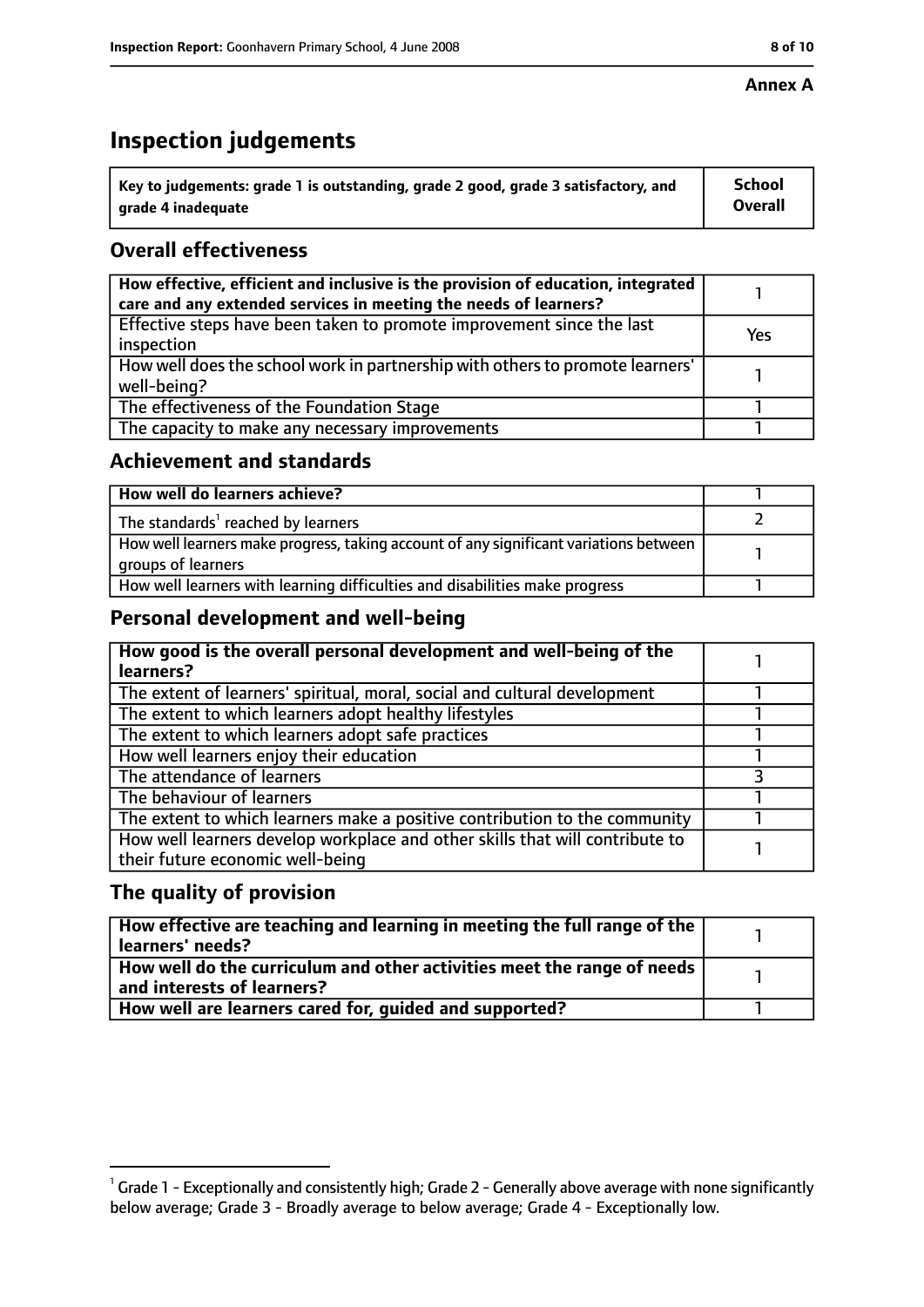# **Leadership and management**

| How effective are leadership and management in raising achievement<br>and supporting all learners?                                              |           |
|-------------------------------------------------------------------------------------------------------------------------------------------------|-----------|
| How effectively leaders and managers at all levels set clear direction leading<br>to improvement and promote high quality of care and education |           |
| How effectively leaders and managers use challenging targets to raise standards                                                                 |           |
| The effectiveness of the school's self-evaluation                                                                                               |           |
| How well equality of opportunity is promoted and discrimination tackled so<br>that all learners achieve as well as they can                     |           |
| How effectively and efficiently resources, including staff, are deployed to<br>achieve value for money                                          |           |
| The extent to which governors and other supervisory boards discharge their<br>responsibilities                                                  |           |
| Do procedures for safequarding learners meet current government<br>requirements?                                                                | Yes       |
| Does this school require special measures?                                                                                                      | <b>No</b> |
| Does this school require a notice to improve?                                                                                                   | No        |